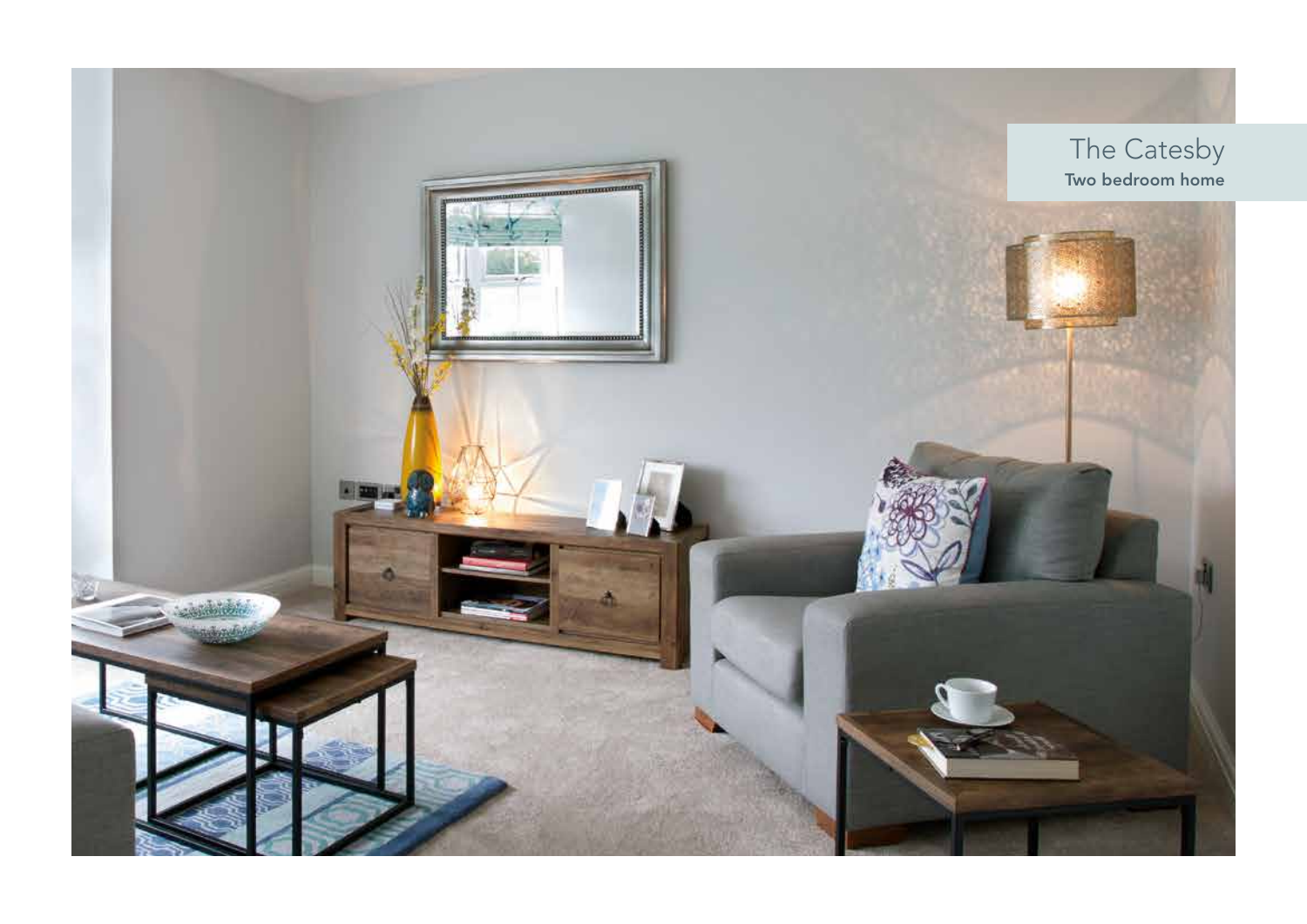A well designed home that's big on style! The light filled living and dining area is a great space for entertaining, with double doors to the garden for bringing the outdoors inside.

> Aspiring master-chefs will be thrilled with the well equipped separate kitchen which includes a choice of cupboard door styles and worktops.

Dine informally in the kitchen or entertain guests in the lounge / dining area, then spill out into the garden through the patio doors.

Upstairs, two double bedrooms means there'll be no fighting over space and we've even created a study on the landing.

The modern bathroom and downstairs cloaks include your choice of tiles.

Lots of cleverly built-in storage throughout really helps to keep things ship shape in the Catesby home.

This is a CGI illustration of the Catesby house type. Please note that homes may differ from this illustration. For example, they may be handed (a reversed layout) and may be detached, semi-detached or terraced. Construction materials may also differ, including the roof tile colour, render or paved areas. Detailed plans and specifications are available for each plot and customers are asked to discuss this with the Sales Team when reserving their home.

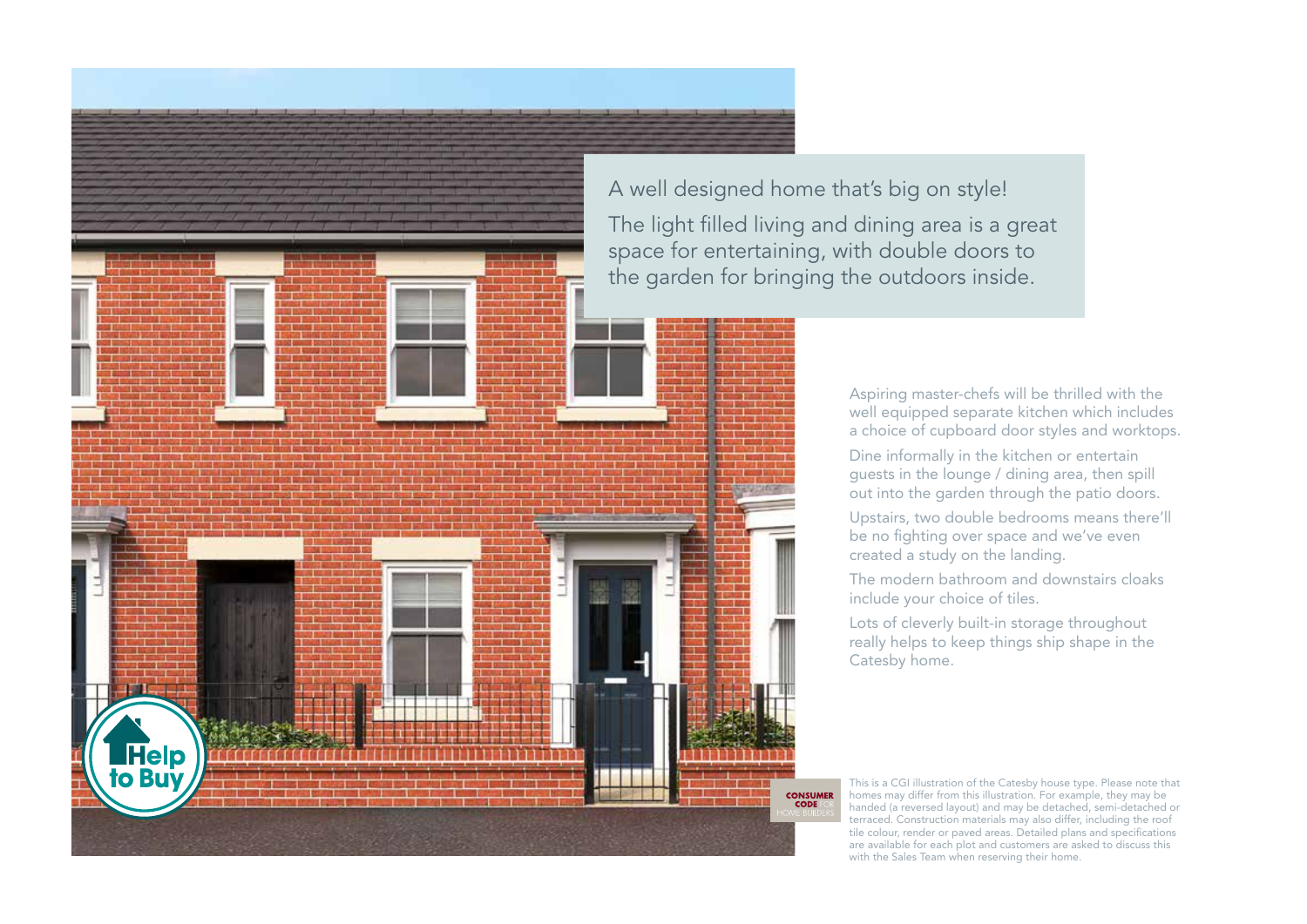

A rare find! Our Catesby two bed home is big on space saving features, delivering style and innovation. We've made the most of every area so you can spread out.



Not one but two very generous bedrooms... ...make for a good night's sleep.





High spec fitted kitchen

Traditional or modern, you choose your own style of beautifully designed kitchen.



On reflection, it's a great home Our homes are so versatile, you can make it your own personal style.



A space for everything A little bit of extra space in the bedroom goes a long way to keeping things neat.



Beautiful bathrooms With your choice of tiles from Porcelanosa.